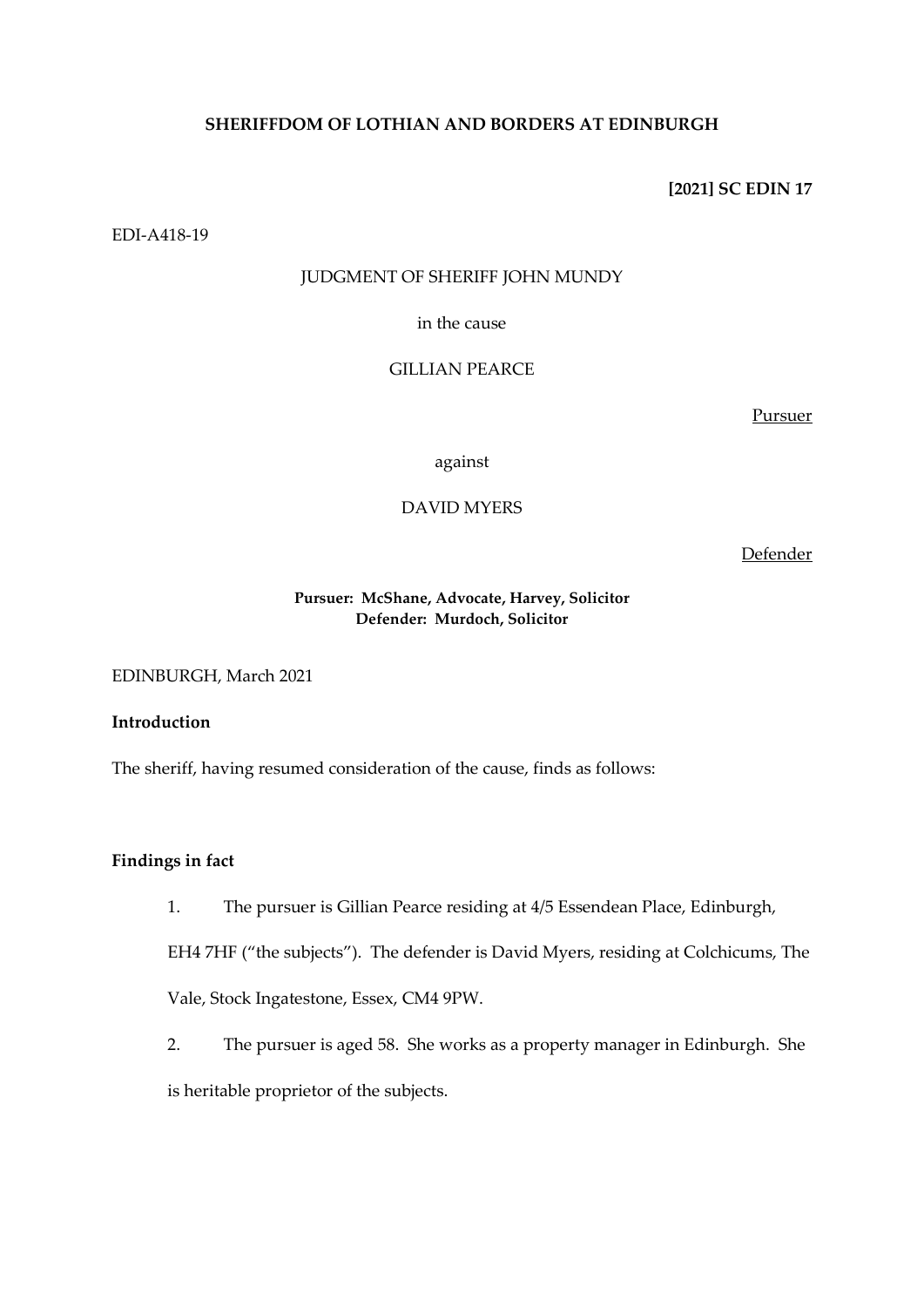3. The pursuer was formerly in a relationship with a Mark Easton. They commenced a relationship in about 2007 and began living together in about 2008 until about 2017 when they separated.

4. When living together the pursuer and Mark Easton lived at the subjects. There was a break in the relationship for around 6 months to a year in about 2012.

5. Mr Easton worked for his father's window cleaning business along with another employee Brian McKinven.

6. The pursuer discovered of the existence of a secured loan over the subjects in a meeting with Mr Easton and his financial adviser in about 2012 at which time Mr Easton indicated that he was responsible for obtaining it and had forged her signature.

7. The signature on the Standard Security over the subjects purportedly granted by the pursuer in favour of the defender dated 8 September 2011 and registered in the Registers of Scotland for the County of Midlothian on 6 October 2011 is not that of the pursuer. Her signature has been forged. The Standard Security bears to be granted in consideration of borrowing of £32,000 and all sums due and to become due. The pursuer did not receive any funds from the defender. The witness on the Standard Security bears to be the said Brian McKinven. The pursuer did not sign any such document at the time where Mr McKinven was a witness.

8. On or about 22 September 2011 a cheque was written on the pursuer's account with the Nationwide Building Society, number [redacted] in the sum of £32,000, payable to "M.EASTON". The cheque was returned unpaid on 26 September 2011. The signature on the cheque is not that of the pursuer. It is a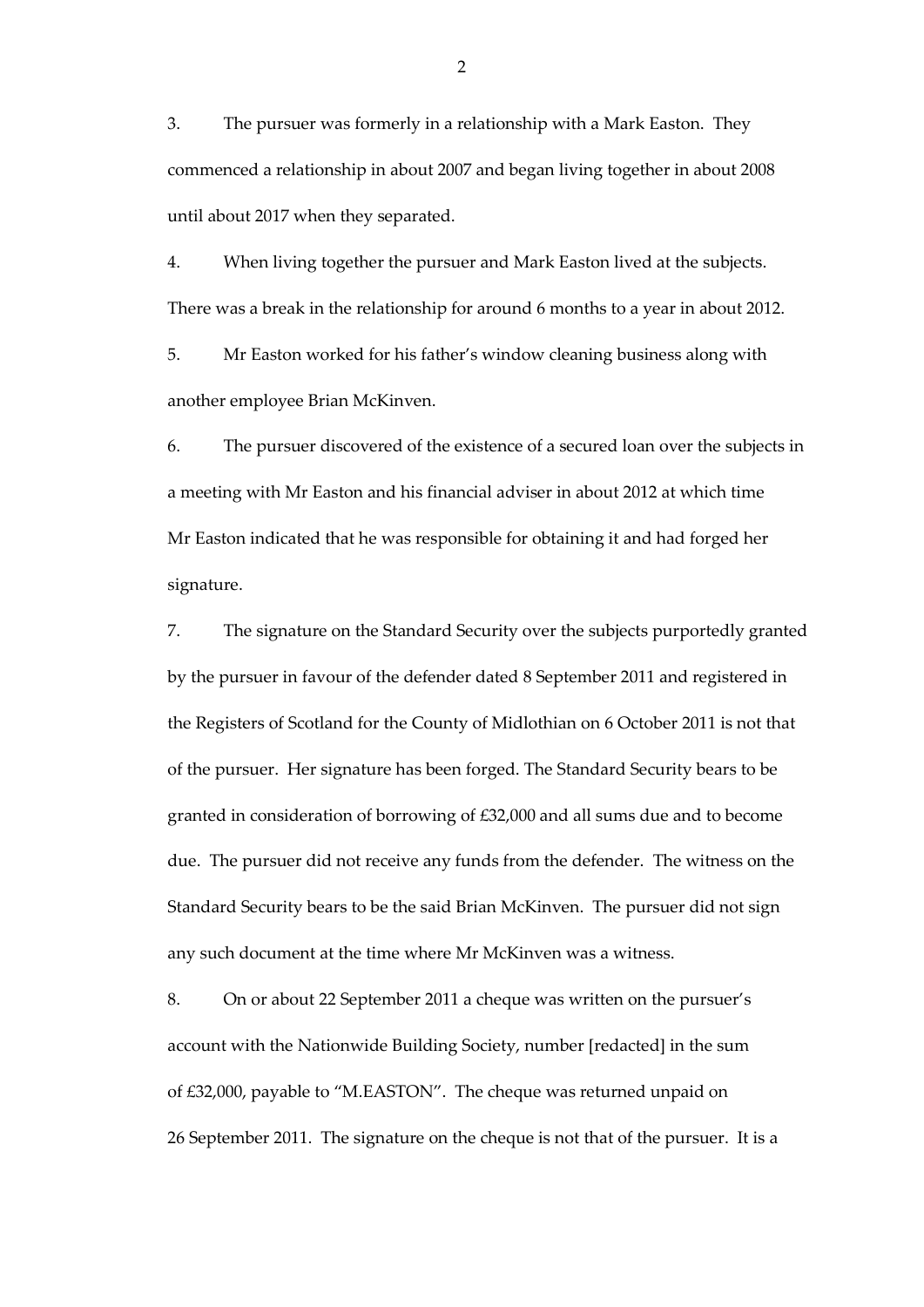forgery. The other handwriting on the cheque is not that of the pursuer. The pursuer had no knowledge of the cheque at the time.

9. The said Mr Easton was responsible for procuring the Standard Security.

10. From time to time Mr Easton assured the pursuer that there was no need to worry about the security and that she would not lose her home.

11. A letter dated 3 August 2016 was sent to the pursuer's address by solicitors acting on behalf of the defender, being the creditor in the purported Standard Security. In terms, it was indicated that the letter was being sent in advance of a Calling-up Notice in respect of the security and that the total sum due including arrears and charges was £146,326.

12. At the time the pursuer was still in a relationship with Mr Easton and they were living together at the subjects.

13. On or about 5 September 2017 agents for the defender issued a Calling-up Notice to the pursuer, following which the pursuer sought legal advice and on 6 November 2017 reported the matter to the police. Following enquiries running into 2019 and a report to the procurator fiscal, no criminal proceedings were instigated against Mr Easton.

### **Finding in Fact and Law**

14. The purported signature of the pursuer on the said Standard Security being a forgery, and there being no exceptional circumstances either by the pursuer expressly or impliedly authorising or adopting the forged signature as her own, the document is null and void and of no effect.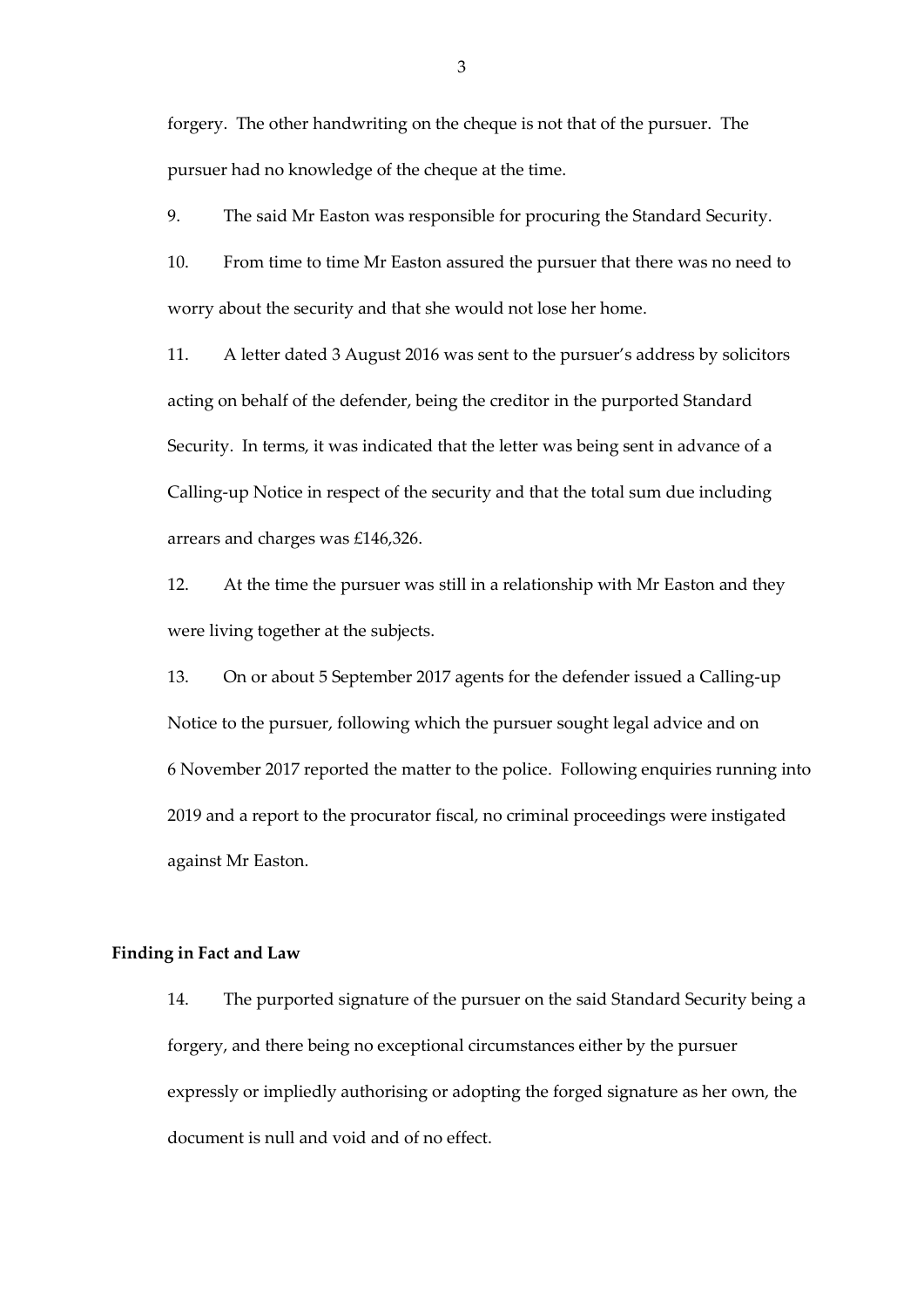### **Finding in Law**

15. In the foregoing circumstances, the said Standard Security falls to be reduced.

#### **Interlocutor**

Sustains the first plea-in-law for the pursuer; repels the defender's second and third pleasin-law; grants decree for reduction of the Standard Security dated 8 September 2011 and registered in the Registers of Scotland on 6 October 2011 purportedly granted by the pursuer in favour of the defender; dismisses crave three; finds the defender liable to the pursuer in the expenses of the action except insofar as otherwise dealt with; allows an account thereof to be given in and remits same when lodged, to the Auditor of Court to tax and report; grants sanction for the employment of junior counsel in the cause.

#### **NOTE**

#### **Introduction**

[1] This is an action of reduction of a Standard Security over the pursuer's property purportedly signed by the pursuer in favour of the defender in 2011 on the ground of forgery.

[2] The action also seeks suspension ad interim of a Calling-up Notice dated 5 September 2017 and interdict and interim interdict against the defender from taking any further steps to enforce repossession of the property which is the subject of the purported security.

[3] The property in question comprises the subjects at 4/5 Essendean Place, Edinburgh, EH4 7HF of which the pursuer is heritable proprietor ("the subjects").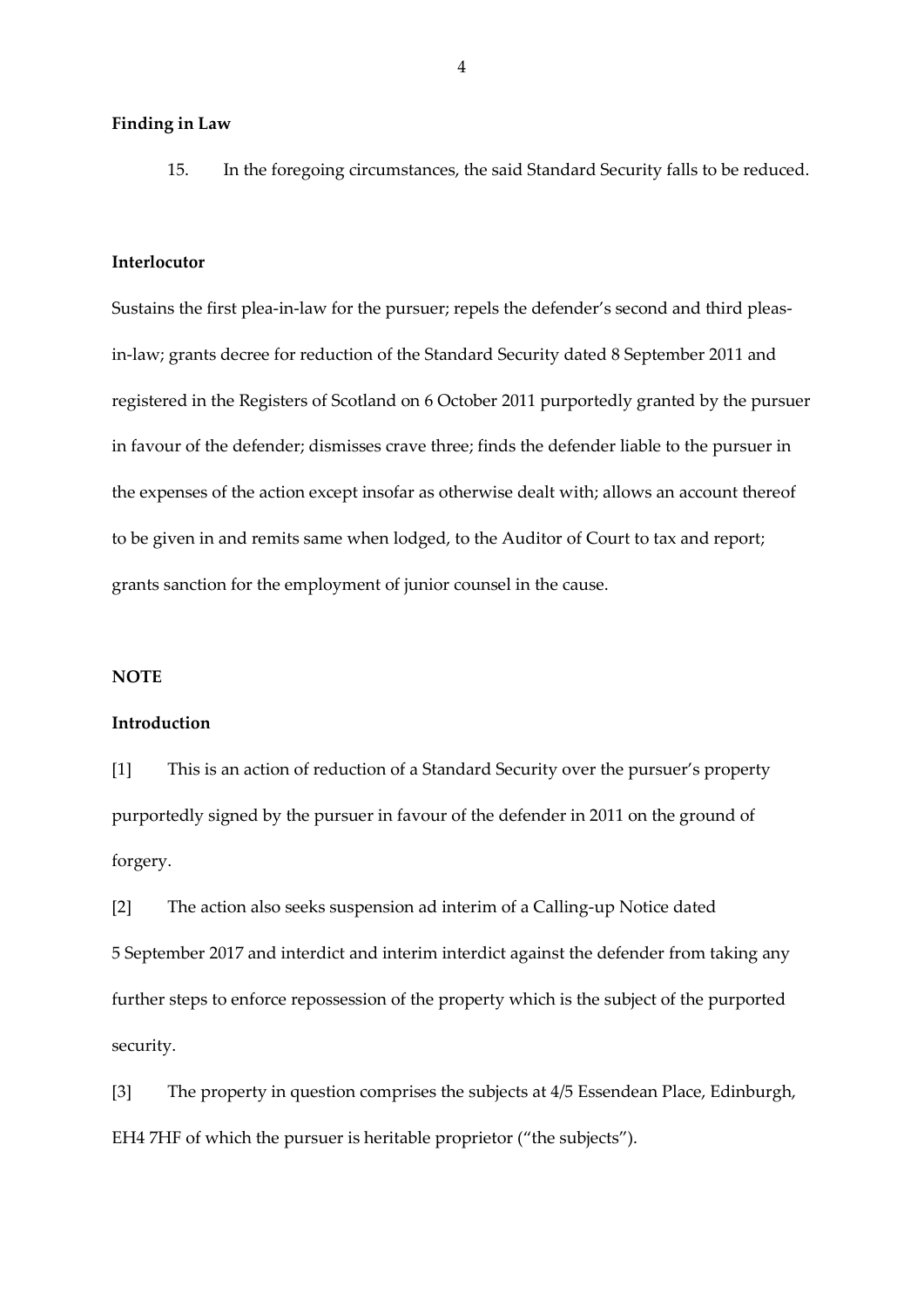[4] The initial writ in this case was lodged on 17 June 2019 and at the outset of the action the pursuer obtained ad interim suspension of the Calling-up Notice and interdict against taking further steps to enforce repossession of the property.

[5] After sundry procedure the case came before me for proof on 20 January 2021 which proceeded remotely by way of a WebEx hearing. The evidence and submissions were completed within one day after which I made avizandum.

#### **The pleadings**

[6] The averments are of fairly short compass. The case on record is that the pursuer was formerly in a relationship with a Mark Easton and in about 2011 a Standard Security in favour of the defender was granted, the pursuer's signature being written by the said Mr Easton. It is averred that the pursuer did not receive any loan funds and that the cheque written on her Nationwide account on 22 September 2011 in the sum of £32,000 was payable to her partner Mr Easton. It is averred that she was entirely unaware of the Standard Security until about 2013 (2012 on the evidence) when at a meeting with an independent financial adviser she was advised of a secured loan on the property. The pursuer contacted the police at that time and the matter remained under investigation. Mr Easton indicated that the matter would be resolved but it never was. It is averred that the signature used in the Standard Security is not the pursuer's normal form of signature and that it is a forgery. [7] The averments in the defences simply state that the defender is a commercial lender

and the loan in respect of which the Standard Security was granted was provided in the course of his business. It is explained and averred that the firm of solicitors Conveyancing Direct acted in respect of the provision of the loan and the preparation and signing of the security documentation. It is further averred that the loan funds of £32,000 were provided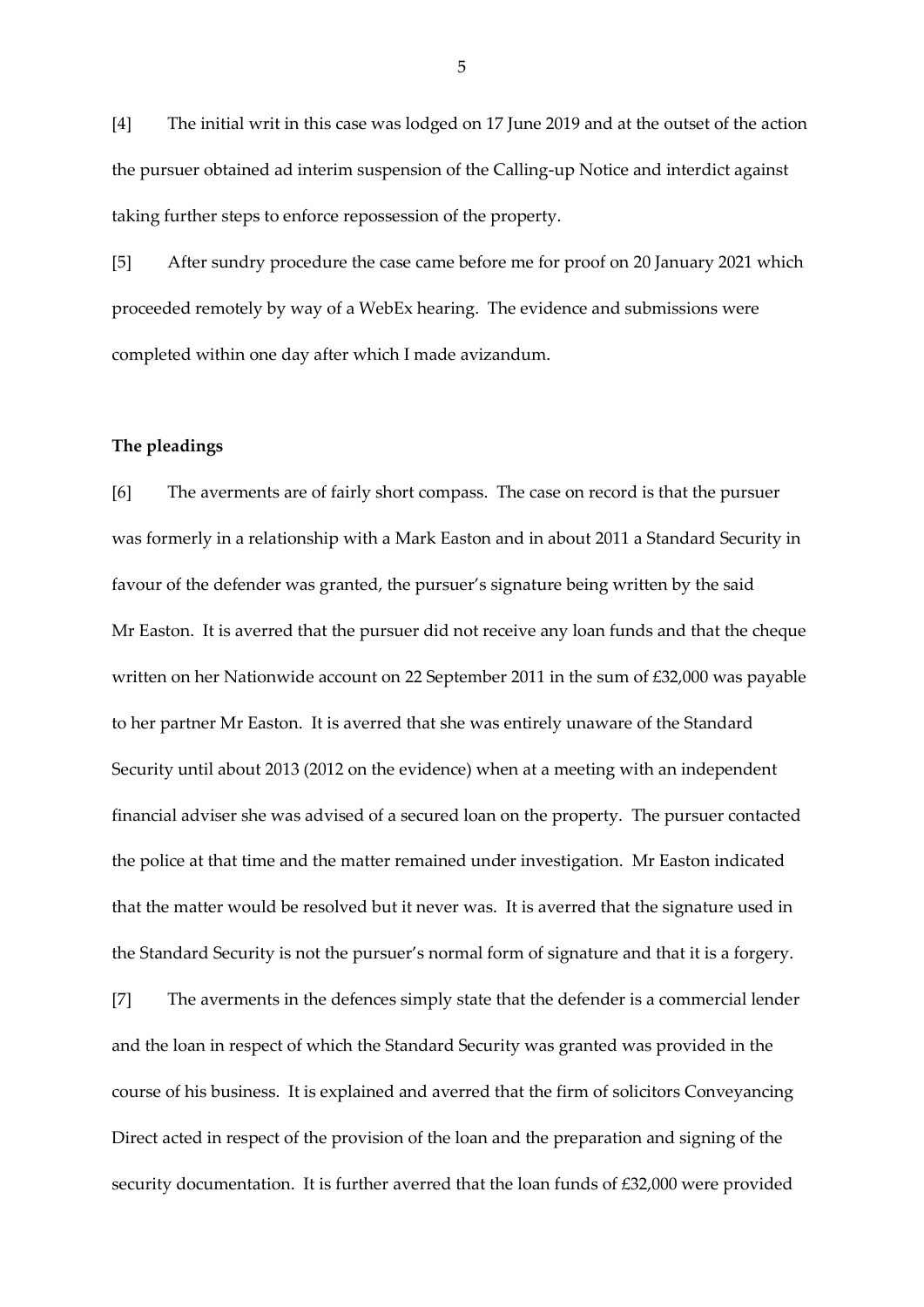by the defender to Conveyancing Direct who then confirmed that the funds had been provided to the pursuer in accordance with her instructions. Those averments apart, the defender essentially put the pursuer to a proof of her averments.

#### **The proof**

[8] At the proof the pursuer was represented by Mr McShane, Advocate instructed by Mr Harvey, Solicitor. For the defender there appeared Mr Murdoch, Solicitor.

[9] At the outset of the proof, on the pursuer's motion, certain formal amendments were made to the record, including the crave, which are reflected in the interlocutor of that date. [10] There was a joint minute of admissions agreeing the relevant documents, including the copy Standard Security, and that the copies were equivalent to principals. The pursuer's proof consisted of evidence from the pursuer herself (Gillian Pearce) and handwriting expert Dr Evelyn Gillies. The defender's proof consisted of one witness Mr Graeme McCormick, a retired solicitor formerly of Conveyancing Direct, Glasgow.

[11] The pursuer's position was that she did not sign the Standard Security nor did she receive any loan from the defender. She had not signed any such document at the time where Mr McKinven, Mr Easton's fellow employee, had been a witness. She didn't find out about the security until about 2012 (rather than 2013 as averred) when a secured loan over the subjects was mentioned in a meeting she attended with Mr Easton and his financial adviser. At that time Mr Easton admitted that he was responsible for it and indeed that he had forged her signature on the security. He assured her that he would resolve the question of borrowing over the property and that she should not worry about it. That seemed to be the position for the next five years or so. She herself was in financial difficulty and was in fact sequestrated between around 2016 and 2019. She was not as attentive to her financial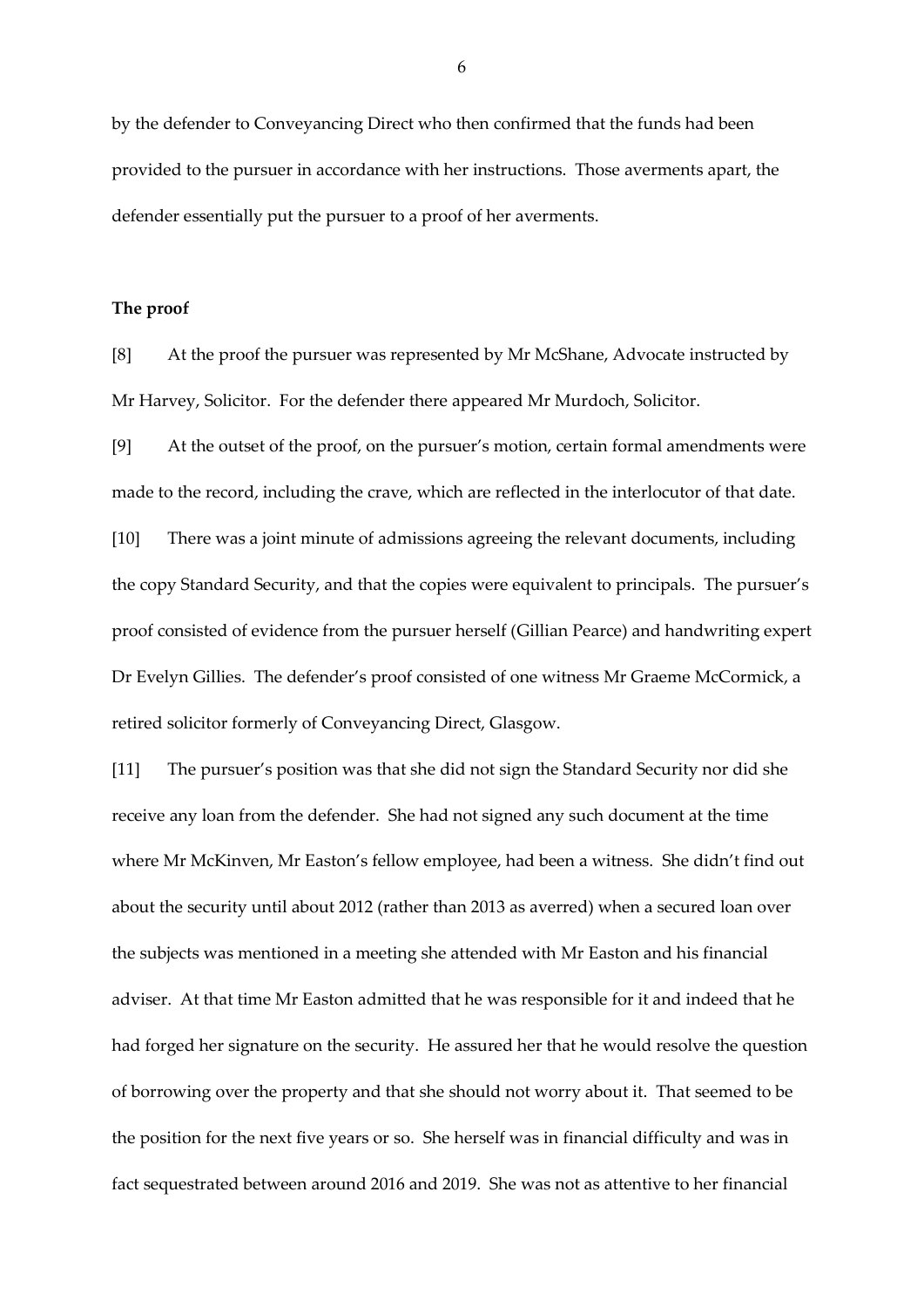affairs as she is now. Her evidence was that Mr Easton was very manipulating. She did not recollect receiving the letter of 3 August 2016 from solicitors for the defender in advance of the Calling-up Notice indicating sums due of £146,326. She separated from Mr Easton in 2017. In September of that year a Calling-up Notice was served in relation to the security and that is when she decided to take steps. She sought legal advice and she also reported the matter to the police (not in 2013 as averred). Such matters are recorded in the findings in fact. A cheque for £32,000 drawn on the pursuer's Nationwide account also came to light. This was dated 22 September 2011 and was made out to Mr Easton. It was returned unpaid. The pursuer's evidence was that she knew nothing about it at the time. She was subject to rigorous cross examination as to her knowledge of transactions and the delay in taking any steps to deal with the situation but was not moved from the position that she did not sign the security nor the cheque. Separately, she was referred in her evidence to loan documentation bearing to be an unregulated credit agreement between the pursuer and the defender dated 9 September 2011 in respect of a total loan of £32,000 over a term of 3 months. She denied signing that document.

[12] Dr Evelyn Gillies is a forensic document examiner and has worked as such for 28 or 29 years. She produced a report for the purposes of this case on the instruction of the solicitor for the pursuer and that is dated 12 November 2019.

[13] She was taken through the report in her evidence. Her opinion was based on sight of the Standard Security and cheque and also known writings of the pursuer, and formal handwriting samples for comparison purposes. Her evidence was that comparison of the questioned signatures with the known signatures of the pursuer revealed numerous and significant differences in proportion, construction and style which indicated that they were not genuine signatures of Gillian Pearce. The questioned signatures were completed in a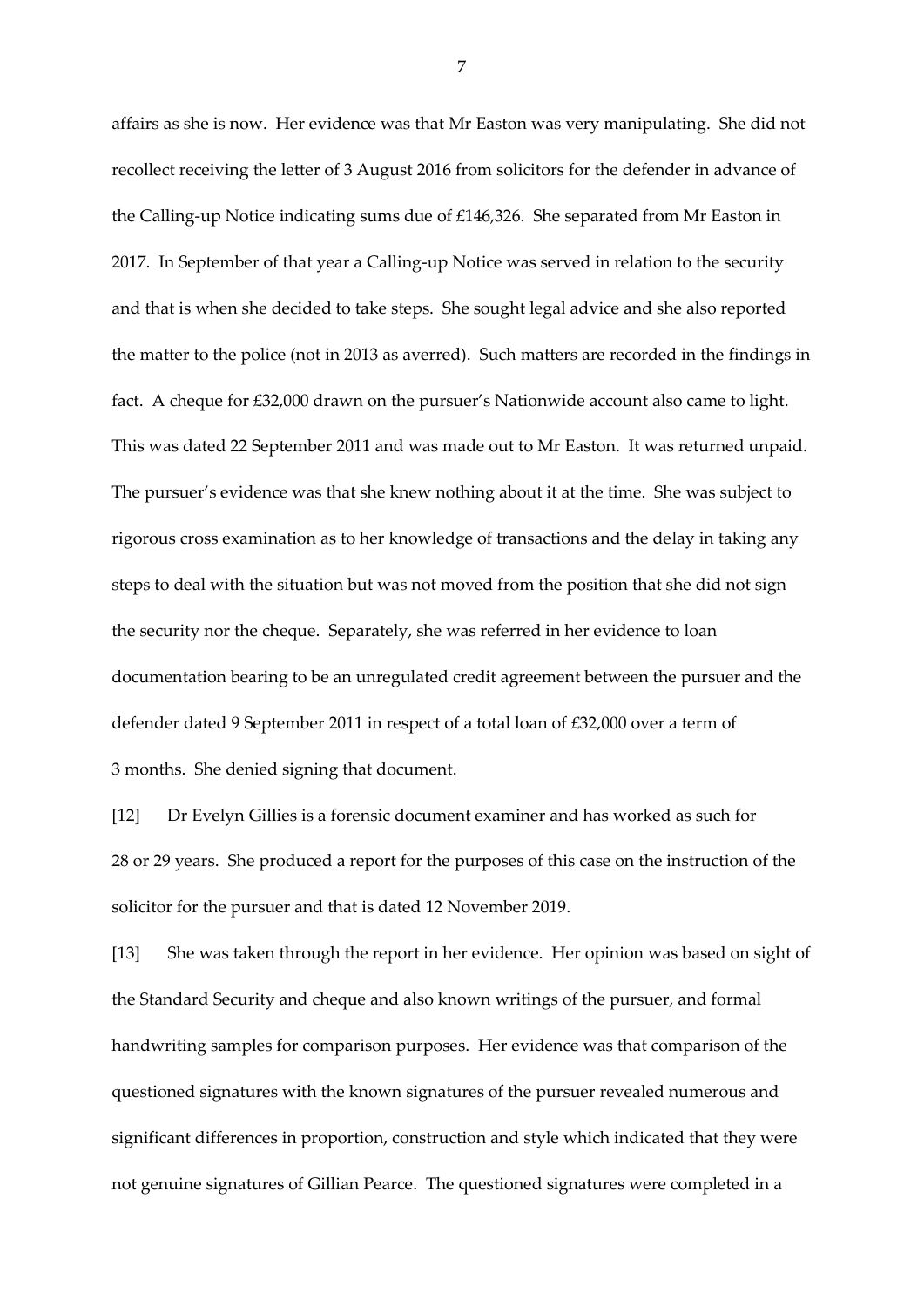completely different style to the genuine with only the first initial (rather than the name) and surname. In effect they were so different that they were not actually comparable.

[14] Dr Gillies considered that there was no evidence to suggest that the signature on the Standard Security was written with a view to deny. Her conclusions were (1) the signatures on the Standard Security and cheque are not genuine examples of the pursuer's handwriting (2) it is unlikely that she wrote either of the signatures in question and (3) it is unlikely that she wrote any of the customer entries on the cheque. She was not provided with or asked for an opinion on the purported loan documentation, but it is evident on the face of it that the same style of signature is used on that as the Standard Security and cheque.

[15] In cross examination, aside from accepting that a report such as this is only as good as the information provided, Dr Gillies was not moved from her conclusions as to the authenticity of the signatures.

[16] The defender's witness Graeme McCormick was a retired solicitor who formerly worked with the firm of Conveyancing Direct in Glasgow until 31 October 2018. He had worked for 40 years as a solicitor latterly undertaking domestic conveyancing. The vast majority of the work that he did with Conveyancing Direct was done remotely without any face to face contact with clients. In the firm were two other partners and a number of paralegals who did the majority of the conveyancing related work. His role was a supervisory one. His firm were instructed in the drawing up of the Standard Security in question in 2011. He had no personal recollection of this transaction and did not meet the pursuer personally. The information he was able to give was based on sight of an action list and certain documents generated on the firm's system. All the witness could really confirm was that this transaction took place and was dealt with remotely with no face to face meetings.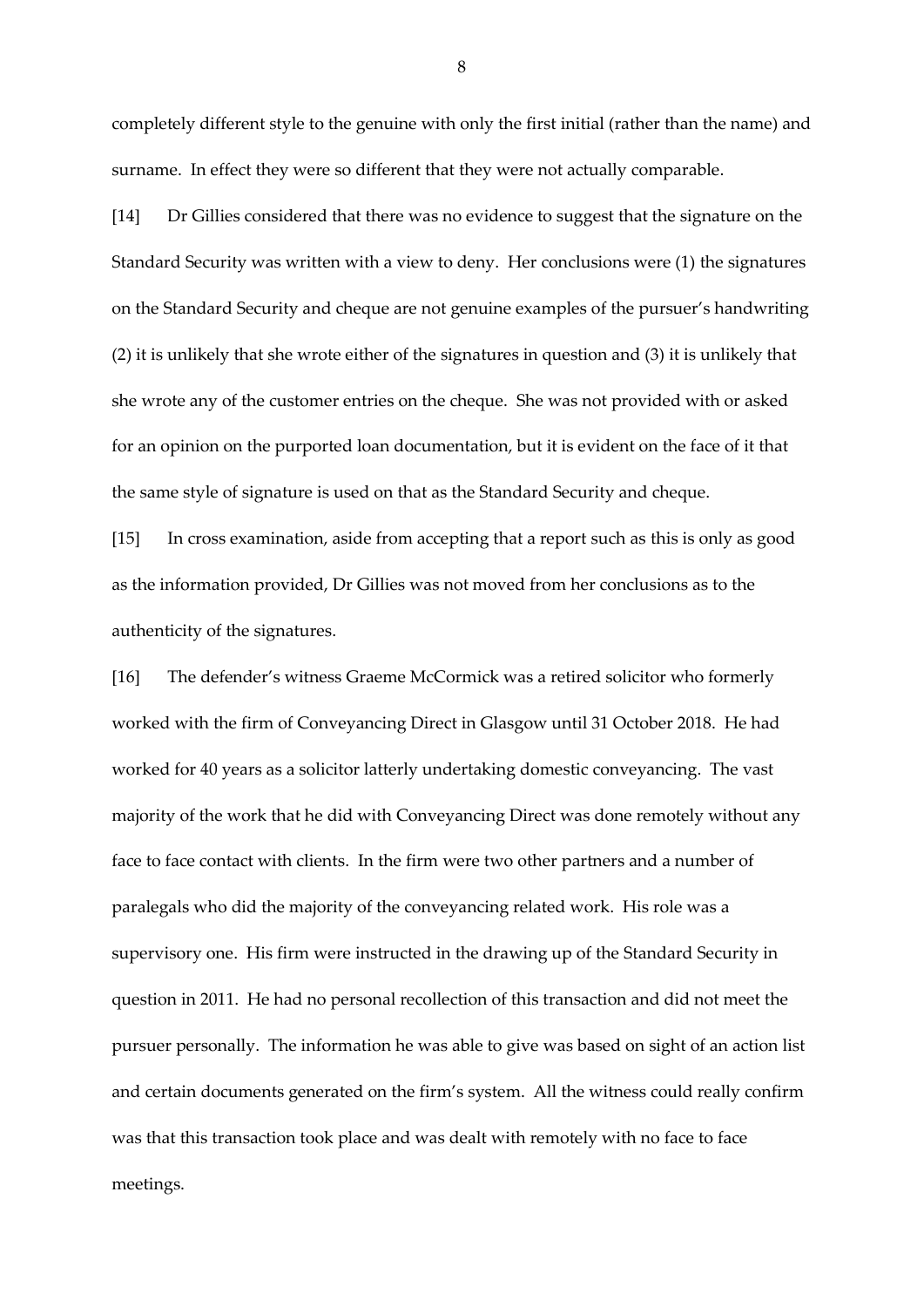### **Submissions**

[17] In submissions counsel for the pursuer invited the court to grant decree of reduction on the basis of the evidence of the pursuer that the signature on the Standard Security was forged supported by the evidence of the handwriting expert that it was unlikely to be the pursuer's signature. Counsel indicated that it was unnecessary for there to be a perpetual interdict against the defender from taking any further steps to repossess the property in the circumstances if reduction is granted. In that respect Mr Murdoch for the defender indicated that his client would undertake not to proceed with any such enforcement proceedings in the event that reduction is granted. There is a separate action for recovery of possession in this court which is presently sisted. Mr Murdoch submitted however that I should not grant decree of reduction. He accepted that the defender's position was essentially to test the pursuer's case. He submitted that the pursuer's position was not plausible. Having found out about the existence of a security over her property in 2012 or 2013 she did very little if anything about it and her lack of knowledge of the transaction involving the cheque written for £32,000 in favour of Mr Easton was equally implausible. Dr Gillies report was only as good as the information provided. The conclusion must be that the signature was made with a view to deny although I pause to observe that the defender has no averments to that effect. Overall however it was submitted that the pursuer had failed to discharge the onus upon her to prove the forgery on the balance of probabilities. [18] Counsel for the pursuer asked me to sustain the first plea in law for the pursuer. The defender's solicitor asked to sustain pleas two and three for the defender explaining that the fourth plea (relating to fraud) related to previous pleadings.

[19] Counsel for the pursuer submitted that sanction should be granted for the employment of counsel in terms of section 108 of the Court Reform (Scotland) Act 2014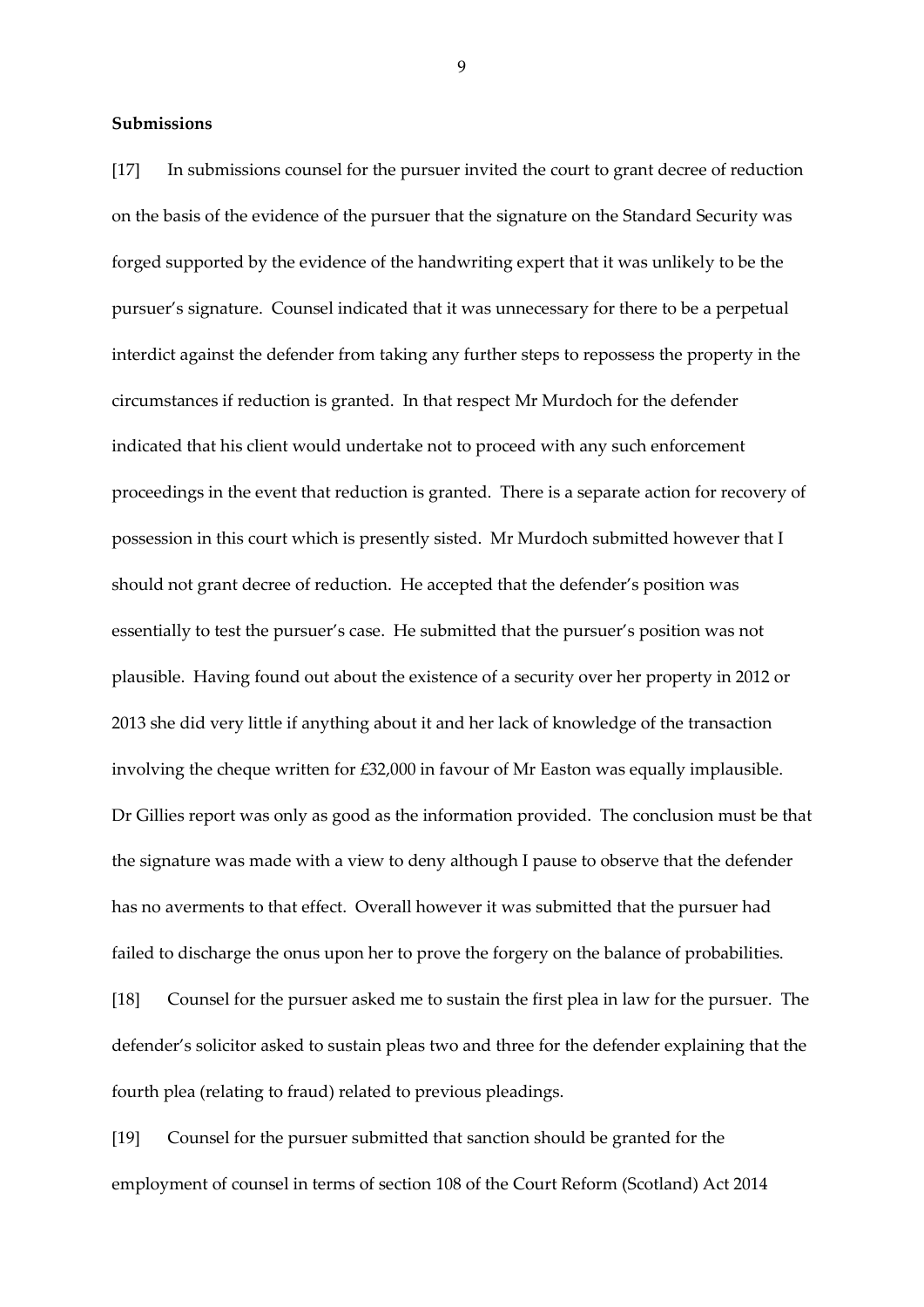given the circumstances of the case and in particular the importance of the proceedings to the client. It was agreed that expenses should follow success.

### **Discussion**

[20] There was no issue between the parties that, if it were established that the signature on the Standard Security was forged, then the result would be that the deed was null and void and of no effect and not simply voidable. Such is clear from the case of *Chalmers* v *Chalmers* 2016 SC 158, a case involving a forged disposition. In delivering the opinion of the court (Extra Division) at paragraph [23] Lady Paton said:

"In our opinion a forged disposition is a nullity. It is wholly void, not merely voidable (Gordon, *Scottish Land Law,* paragraph 12.41; Walker, *The Law of Civil Remedies in Scotland,* page 151; Walker, *The Law of Contracts and Related Obligations in Scotland,* paragraph 15.3; *Lockyer* v *Ferryman* (1877) 4R (HL) 32 at page 39; Thomson, JM, '*Fraud',* Stair Memorial Encyclopaedia Vol II, para 758). Only in exceptional circumstances may a forged disposition have any effect, the exceptional circumstances being where the person whose signature has been forged expressly or impliedly authorises or adopts the forged signature as his or her own (*Muir's Exrs* v *Craig's Trs* 1913 SC 349 at pp 354, 355; *Mackenzie* v *British Linen Co Ltd* (1881) 8R (HL) 8; *Dodd* v *Southern Pacific Personal Loans Ltd* [2007] CSOH 93; Gloag, *The Law of Contract,* p 546; Rankine, *Treatise on the Law of Personal Bar in Scotland* p 209). Furthermore we consider that the system of Scottish land registration could be subverted if it were possible to forge a signature on a disposition which was duly registered, and then put forward equitable circumstances supporting a contention that the forged disposition should not be reduced, with the ultimate result (in the context of land tenure) depending upon the discretion of the court".

[21] That statement would in my view be equally applicable to a deed such as a standard security. In this case there is no averment, nor evidence that the pursuer expressly or impliedly authorised or adopted as hers the forged signature on the 2011 Standard Security. Accordingly both counsel for the pursuer and the solicitor for the defender in this case are quite correct in acknowledging that the result of a forgery in this case would mean that the Standard Security was a nullity entitling the pursuer to reduction.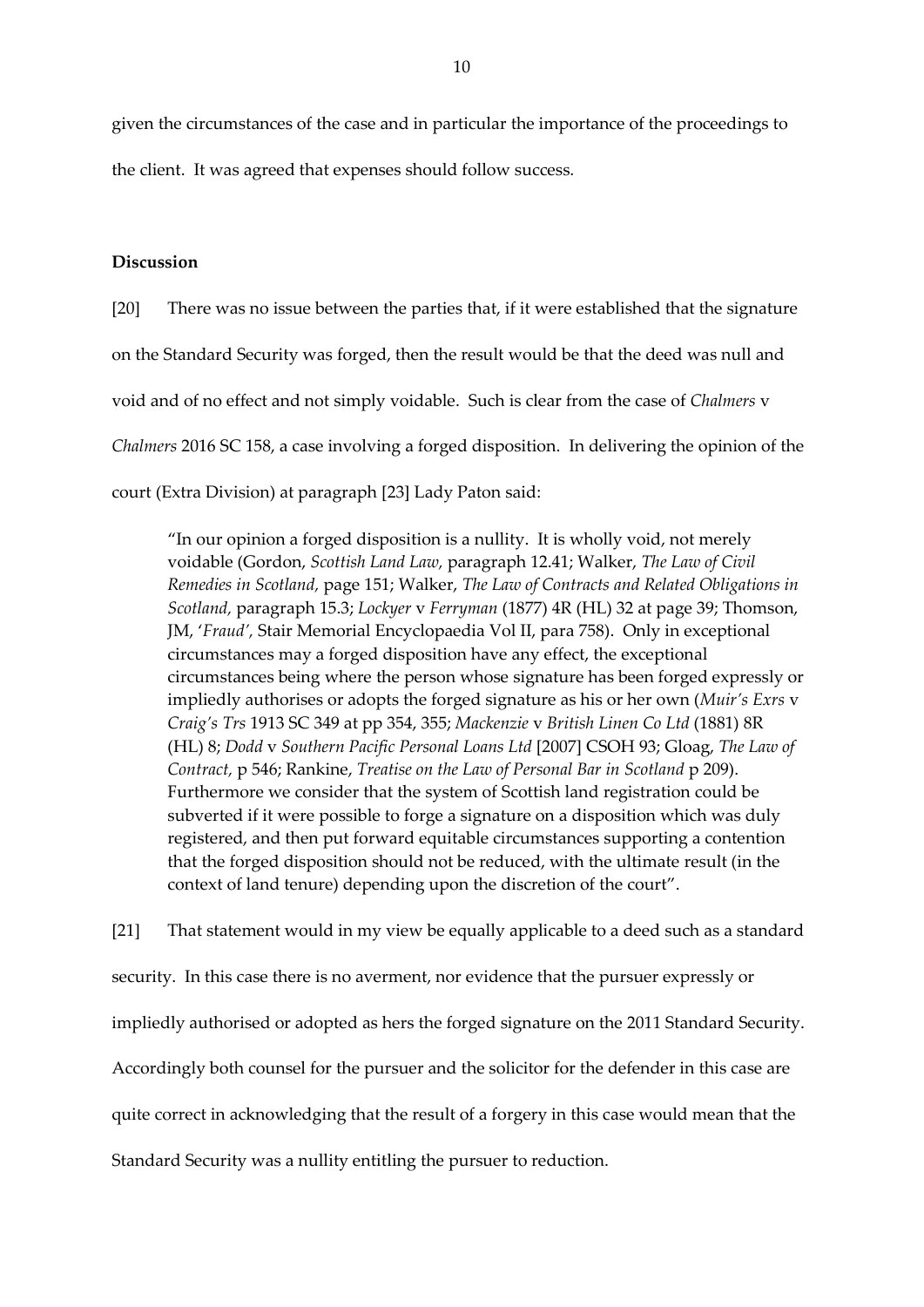[22] I have found the pursuer to be a credible and reliable witness. While it was legitimate to question her knowledge of the transactions and why she did not take any steps in relation to the security before she did, this did not, in my assessment, undermine her credibility and in particular the essentials of her evidence that she did not sign the Standard Security. I believed her when she said she did not. I accept her explanation that she was not as attentive to her financial affairs as she is now and that Mr Easton was manipulative. I accept her evidence that she did not sign the cheque for £32,000 written shortly after the loan was obtained. Her evidence that she did not sign the security or the cheque is supported by Dr Gillies, the handwriting expert, who gave her evidence in a fair, measured and balanced manner. She was not moved from the conclusions in her report that the signature on those documents was unlikely to be that of the pursuer. I have accepted her evidence as credible and reliable. The witness for the defender Mr McCormick was not, and this was fairly conceded by Mr Murdoch, able to add much to the picture.

## **Conclusions**

[23] In all the circumstances I am satisfied that it is more probable than not that the signature on the Standard Security is not that of the pursuer and was therefore a forgery. [24] As indicated, it is averred by the pursuer that it was Mr Easton who signed her name on the security and that the signature was a forgery, the necessary implication being that it was he who perpetrated the forgery. As also noted, there was evidence from the pursuer that, at the meeting with the financial adviser in 2012, Mr Easton admitted as much. I accept that he gave such an indication. An inference may also be drawn from the fact that "M. EASTON" appears as payee on the said cheque for £32,000 being the sum referred to in the Standard Security (and the loan documentation). He reassured the pursuer that there